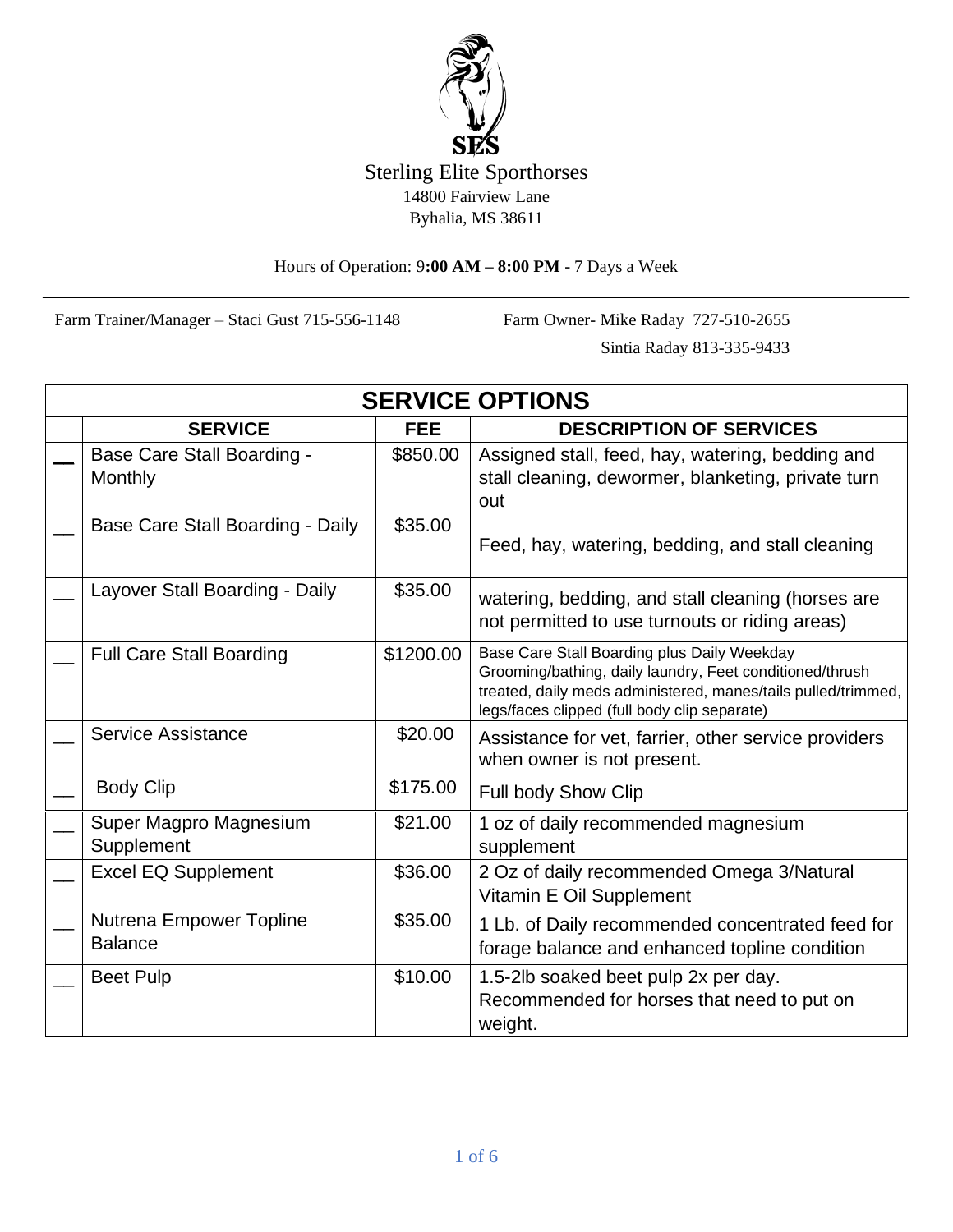## **HORSE DOCUMENTATION REQUIREMENTS:**

proof of 6-way vaccination (no older than 6 months); current coggins; health certificate (if from out of the state of Mississippi); mortality stall insurance card for horses valued over \$50,000

# **PAYMENT SHALL BE MAILED TO: Sterling Elite Sporthorses**

14800 Fairview Lane Byhalia, MS 38611

*Under Mississippi Law, an equine activity sponsor or professional shall not be liable for any injury to, or the death of a participant in equine activities resulting from the inherent risk of equine activities, pursuant to Code of Mississippi Act 443*

| <b>CONTRACT and LIABILITY RELEASE</b><br>(PLEASE PRINT)     |  |  |  |  |  |  |
|-------------------------------------------------------------|--|--|--|--|--|--|
|                                                             |  |  |  |  |  |  |
|                                                             |  |  |  |  |  |  |
|                                                             |  |  |  |  |  |  |
|                                                             |  |  |  |  |  |  |
|                                                             |  |  |  |  |  |  |
|                                                             |  |  |  |  |  |  |
|                                                             |  |  |  |  |  |  |
|                                                             |  |  |  |  |  |  |
|                                                             |  |  |  |  |  |  |
|                                                             |  |  |  |  |  |  |
| INSURANCE CARRIER, POLICY AND PHONE NUMBER (IF APPLICABLE): |  |  |  |  |  |  |

#### **OWNERSHIP OF / AUTHORITY OVER HORSE**

a). Boarder represents and warrants that they are the owner of record of Horse, or that they have express authority of the owner of record to enter into this Agreement and to house Horse with Stable. If Boarder is not the owner of record of Horse, Boarder nonetheless agrees to be fully bound by the terms of this agreement, and liable for all sums hereunder. b). Identification of Owner of Record if Different Than Boarder. If Boarder is not the owner of record of Horse, the owner of record is:

OWNER NAME:\_\_\_\_\_\_\_\_\_\_\_\_\_\_\_\_\_\_\_\_\_\_\_\_\_\_\_\_\_\_\_\_\_\_\_\_\_\_\_\_\_\_\_\_\_\_\_\_\_\_\_\_\_\_\_\_\_\_\_\_\_\_\_\_\_\_\_\_\_\_\_\_\_\_\_\_\_\_\_\_\_\_\_\_\_\_

ADDRESS: \_\_\_\_\_\_\_\_\_\_\_\_\_\_\_\_\_\_\_\_\_\_\_\_\_\_\_\_\_\_\_\_\_\_\_\_\_\_\_\_\_\_\_\_\_ CITY/STATE/ZIP \_\_\_\_\_\_\_\_\_\_\_\_\_\_\_\_\_\_\_\_\_\_\_\_\_\_\_\_\_

CELL PHONE: \_\_\_\_\_\_\_\_\_\_\_\_\_\_\_\_\_\_\_\_\_\_\_\_\_\_ ALTERNATE NUMBER: \_\_\_\_\_\_\_\_\_\_\_\_\_\_\_\_\_\_\_\_\_\_\_\_

EMAIL: \_\_\_\_\_\_\_\_\_\_\_\_\_\_\_\_\_\_\_\_\_\_\_\_\_\_\_\_\_\_\_\_\_\_\_\_\_\_\_\_\_\_\_\_\_\_\_\_\_

**PLEASE MAKE SURE YOU UNDERSTAND ALL POINTS OF THIS DOCUMENT BEFORE SIGNING.**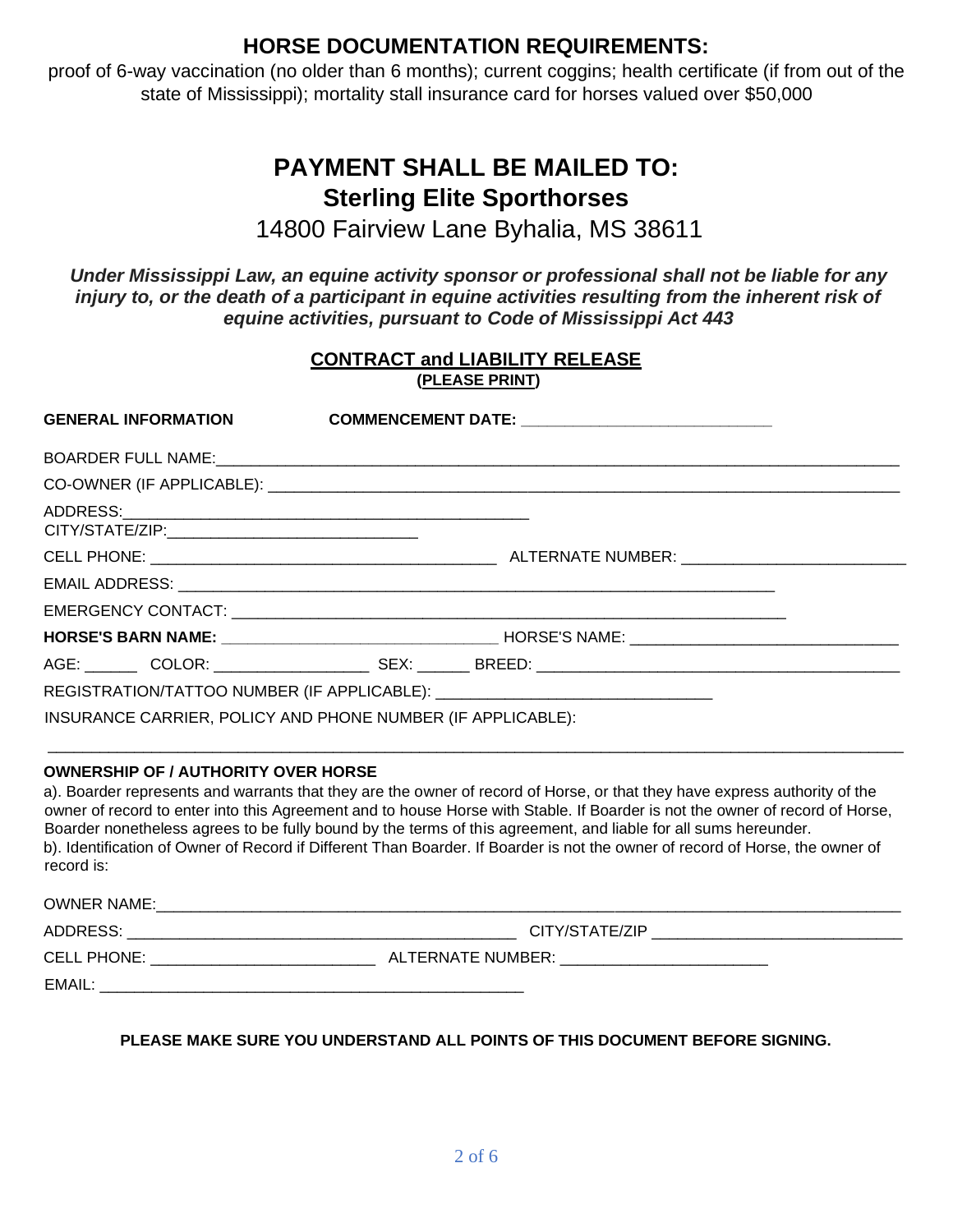- **Under Mississippi Law, an equine activity sponsor or professional shall not be liable for any injury to, or the death of a participant in equine activities resulting from the inherent risk of equine activities, pursuant to Code of Mississippi Act 443**
- **Boarding Term.** Boarding services shall be provided at Sterling Elite Sporthorses on a month-to-month basis. Services may be terminated by either party with a thirty day (30) notice to the other party. Either party may terminate this agreement. In the event of default, the wronged party has the right to recover attorney's fees and arbitration costs, resulting from this failure of either party to meet a material term of this agreement.
- **Boarding Fee.** Board is due in advance on the 1st day of each month. Partial month boarding shall be paid on a pro-rata basis based on the number of days boarded in a standard month. **\$50 Late Fee per horse** shall be due if payment is made on or postmarked after the  $8<sup>th</sup>$  day of the month. There will be a \$50.00 charge for returned checks.
- **Risk of Loss.** While this/these horse(s) is/are boarded at Stable, Stable shall not be liable for any sickness, disease, theft, death, or injury suffered by the horse(s) or any other cause of action arising from or connecting to the boarding of this/these horse(s). All risks are assumed by Owner. The Owner agrees to hold the Stable harmless from any loss or injury to said horse(s). All costs, no matter how catastrophic, connected with boarding are borne by Owner.
- **Indemnity.** Owner agrees to hold Stable harmless from any claim caused by said horse(s) and agrees to pay legal fees incurred by Stable in defense of a claim resulting from damage by said horse(s).
- **Stable's Services.** 
	- a. Stable agrees to provide a covered stall for Horse which will be cleaned 6 times a week.
	- b. Horse will be provided with private turn-out time, weather and footing permitting. However, Stable cannot guarantee a given schedule for turn-out.
	- c. Horse will be fed appropriate pellets and/or grain and/or hay. Any and all other supplements are to be provided to the staff and are the responsibility of Boarder.
	- d. Stable shall have the right to use reasonable and customary restraints and training implements to move Horse should they be necessary if, for example, horse refuses to move or becomes a danger to itself or others. Further, if Horse becomes a danger to itself or others, Stable need not muck horse's stall or provide turn-out time.
	- e. Layover stalls rented on a daily basis. Basic water, stall bedding, and cleaning is provided. No use of turnouts or riding areas is permitted.
- **Horse's Physical Condition/Special Care.** Except as specified in this section, to Boarder's knowledge, Horse is currently sound, disease-free, and in good condition, and not in need of any special care. Please list any necessary medications, allergies, or previous reactions to feeds or otherwise.

Exceptions:

• **Horse's Behavior.** Boarder states that the Horse exhibits the following behavioral traits: Please list any and all stable vices such as cribbing, weaving, pacing, kicking, biting, etc.

\_\_\_\_\_\_\_\_\_\_\_\_\_\_\_\_\_\_\_\_\_\_\_\_\_\_\_\_\_\_\_\_\_\_\_\_\_\_\_\_\_\_\_\_\_\_\_\_\_\_\_\_\_\_\_\_\_\_\_\_\_\_\_\_\_\_\_\_\_\_\_\_\_\_\_\_\_\_\_\_\_

\_\_\_\_\_\_\_\_\_\_\_\_\_\_\_\_\_\_\_\_\_\_\_\_\_\_\_\_\_\_\_\_\_\_\_\_\_\_\_\_\_\_\_\_\_\_\_\_\_\_\_\_\_\_\_\_\_\_\_\_\_\_\_\_\_\_\_\_\_\_\_\_\_\_\_\_\_\_\_\_\_\_\_\_\_\_\_\_\_\_\_\_\_\_\_\_

 $\_$  ,  $\_$  ,  $\_$  ,  $\_$  ,  $\_$  ,  $\_$  ,  $\_$  ,  $\_$  ,  $\_$  ,  $\_$  ,  $\_$  ,  $\_$  ,  $\_$  ,  $\_$  ,  $\_$  ,  $\_$  ,  $\_$  ,  $\_$  ,  $\_$  ,  $\_$  ,  $\_$  ,  $\_$  ,  $\_$  ,  $\_$  ,  $\_$  ,  $\_$  ,  $\_$  ,  $\_$  ,  $\_$  ,  $\_$  ,  $\_$  ,  $\_$  ,  $\_$  ,  $\_$  ,  $\_$  ,  $\_$  ,  $\_$  ,  $\_$  ,  $\_$  ,  $\_$  ,  $\_$  ,  $\_$  ,  $\_$  ,  $\_$  ,  $\_$  ,  $\_$  ,  $\_$  ,  $\_$  ,  $\_$  ,  $\_$  ,  $\_$  ,  $\_$  ,  $\_$  ,  $\_$  ,  $\_$  ,  $\_$  ,  $\_$  ,  $\_$  ,  $\_$  ,  $\_$  ,  $\_$  ,  $\_$  ,  $\_$  ,  $\_$  ,  $\_$  ,  $\_$  ,  $\_$  ,  $\_$  ,  $\_$  ,  $\_$  ,  $\_$  ,  $\_$  ,  $\_$  ,  $\_$  , \_\_\_\_\_\_\_\_\_\_\_\_\_\_\_\_\_\_\_\_\_\_\_\_\_\_\_\_\_\_\_\_\_\_\_\_\_\_\_\_\_\_\_\_\_\_\_\_\_\_\_\_\_\_\_\_\_\_\_\_\_\_\_\_\_\_\_\_\_\_\_\_\_\_\_\_\_\_\_\_\_\_\_\_\_\_\_\_\_\_\_\_\_\_\_\_

#### • **Veterinary Care.**

a. Boarder agrees and understands that it is Boarder's responsibility to provide Horse with proper veterinary care and veterinary services. Boarder understands that if Boarder's horse is or appears sick or injured, Stable will first try to contact Boarder and/or Emergency Contact. If Boarder is unavailable, or Horse has an emergency, Boarder gives Stable permission to call Boarder's veterinarian, identified as Dr.\_\_\_\_\_\_\_\_\_\_\_\_\_\_\_\_\_\_\_\_\_\_\_\_\_\_\_\_\_\_\_\_\_\_\_\_\_\_\_\_\_\_\_\_\_\_\_\_\_\_\_\_\_\_\_\_\_\_\_\_\_\_\_\_\_\_\_\_\_\_\_\_

with \_\_\_\_\_\_\_\_\_\_\_\_\_\_\_\_\_\_\_\_\_\_\_\_\_\_\_\_\_\_\_\_\_ (Clinic), at phone numbers (Office) \_\_\_\_\_\_\_\_\_\_\_\_\_\_\_\_\_\_\_\_\_\_\_\_\_\_\_\_\_\_

(Cell)\_\_\_\_\_\_\_\_\_\_\_\_\_\_\_\_\_\_\_\_\_\_\_\_\_\_\_\_\_\_ (Home) \_\_\_\_\_\_\_\_\_\_\_\_\_\_\_\_\_\_\_\_\_\_\_\_\_\_\_\_\_

- If Boarder's veterinarian is unavailable, Boarder authorizes Stable to call its veterinarian, and that Boarder will be fully responsible for all veterinarian charges so incurred. Note that Stable is not responsible for emergency transport of animal.
	- b. Boarder also agrees that Boarder will keep Horse current on all customary vaccinations, and any and all other worming or vaccinations as may be prevailing or customary in Stable's locale.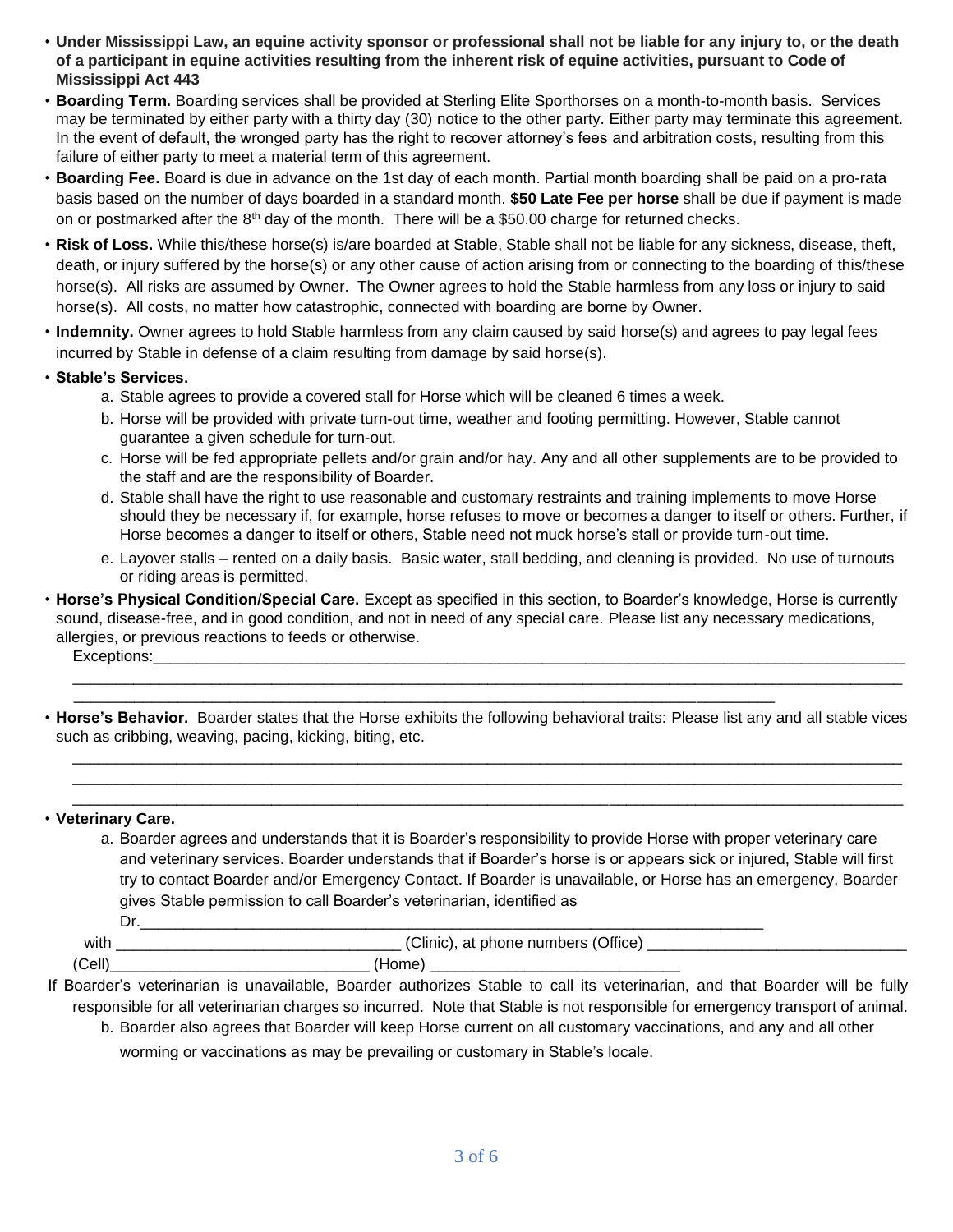• **Farrier Care.** Boarder agrees and understands that it is Boarder's responsibility to provide Horse with proper hoof care and farrier services. Boarder's farrier is:

| - ⁄Nlom⊾                                  | ___                                    | (Cell) | _______________<br>_________ |
|-------------------------------------------|----------------------------------------|--------|------------------------------|
| $\sqrt{2}$<br><br>$- - -$<br>⁄ ⊫<br>-Hall | _______<br>________<br>______<br>_____ |        |                              |

- If Boarder's farrier is unavailable and Boarder's horse is in need of farrier services, Boarder authorize Stable to call its farrier, and that Boarder will be fully responsible for all farrier charges so incurred.
- **Mortality Insurance.** Owner is responsible for any type of mortality insurance and any associated premiums. Request that Owner provide a copy of the Stall Cards for any horses valued over \$25,000.00.
- **Prohibited Activities.** Neither Boarder nor their guests or agents shall feed, turn-out, walk, work, ride, saddle, injure, whip, harass, or otherwise use or interact with any other horse at Stable without permission of Stable or that horse's owner. Neither Boarder nor their guests or agents shall access Sterling Elite Sporthorses' feed to feed their horse nor shall the owner injure, whip, or harass their own horse on Sterling Elite Sporthorses' premises.
- **Equipment.** Stable is not responsible for any lost or stolen articles of horse equipment. Stable is not required to store any excessive equipment belonging to Owner. Each Owner is allotted a reasonable and similar area for storage of equipment. Owner agrees to pay fees, if deemed necessary by Stable, to store excessive equipment (i.e. horse trailers, etc.) on the property belonging to Stable.
- **Trail Riding.** Any riding outside of all designated areas and Stable owned property is done at the Owners risk. Owner agrees to hold Stable harmless from any accident that may occur or action that may be brought forth as a result of this risk.
- **Dog Policy.** ALL OUTSIDE DOGS MUST BE LEASHED and be attended to the entire time. Dog owners that choose to bring their dogs to Stable are solely responsible for their dog's actions. Owner agrees to hold Stable harmless from any actions or accidents arising from Dog's actions while on site. Stable Management reserves the right to prohibit any dog from returning to Stable.
- **Smoking Policy.** Sterling Elite Sporthorses is a smoke-free premises. For the safety of the animals owner agrees to refrain from smoking while onsite.
- **Right of Lien.** Stable has the right of lien as set forth in the law of the State of Mississippi for the amount due for board and additional agreed upon services and shall have the right, without process of the law, to retain said horse(s) until the indebtedness is satisfactorily paid in full.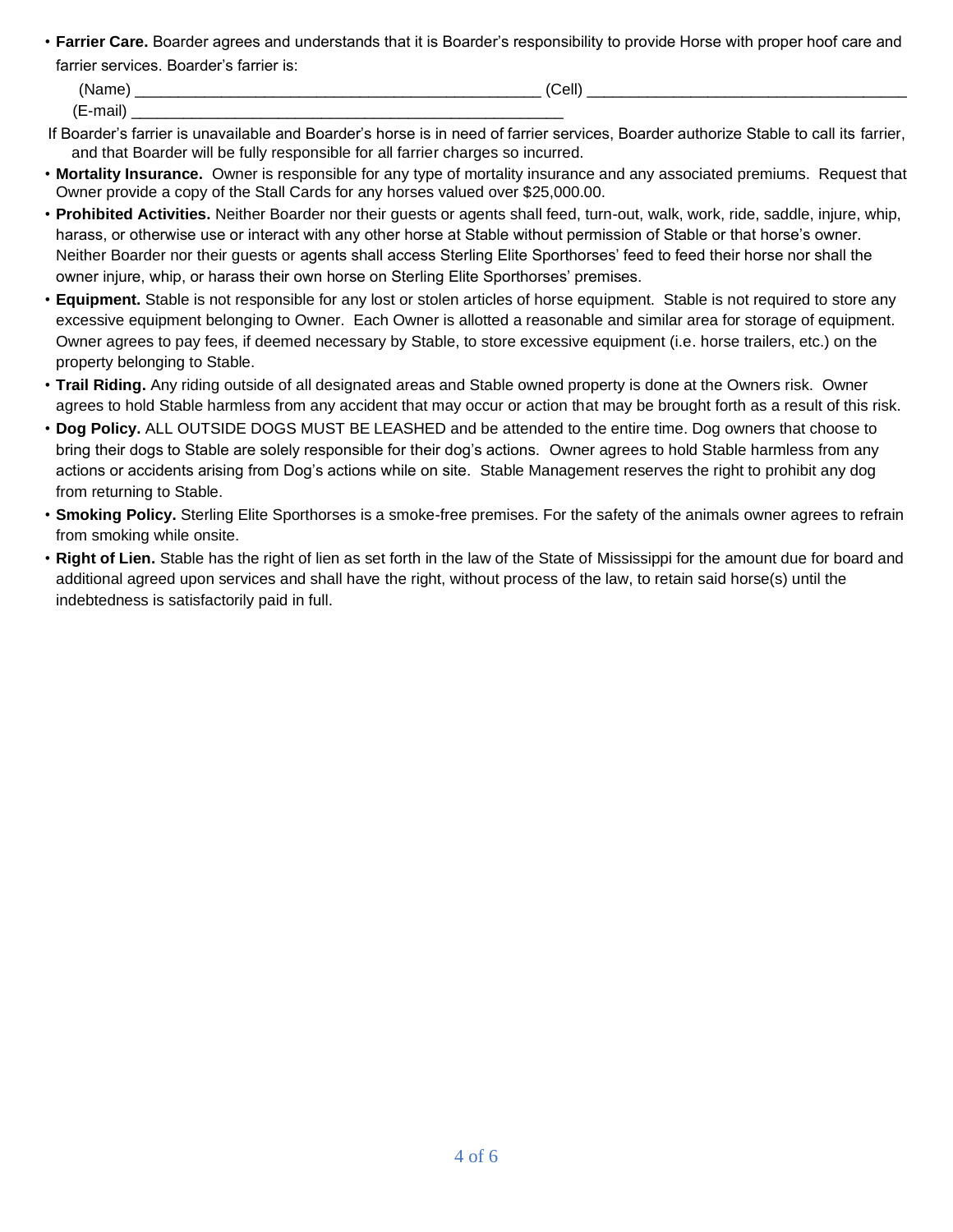## **SAFETY AND RELEASE FROM LIABILITY**

BY SIGNING THIS AGREEMENT, YOU ARE GIVING UP CERTAIN LEGAL RIGHTS, INCLUDING THE RIGHT TO RECOVER DAMAGES IN CASE OF INJURY, DEATH, OR PROPERTY DAMAGE, ARISING OUT OF YOU OR YOUR CHILD'S PRESENCE AND/OR PARTICIPATION IN EQUINE ACTIVITIES AT STABLE, INCLUDING INJURY, DEATH, OR PROPERTY DAMAGE ARISING OUT OF THE NEGLIGENCE OF STABLE.

READ THIS AGREEMENT CAREFULLY BEFORE SIGNING IT. YOUR SIGNATURE INDICATES YOUR UNDERSTANDING OF AND AGREEMENT TO ITS TERMS.

### *Under Mississippi Law, an equine activity sponsor or professional shall not be liable for any injury to, or the death of a participant in equine activities resulting from the inherent risk of equine activities, pursuant to Code of Mississippi Act 443.*

**Initial: \_\_\_** a**)**. Protective and Safety Gear. Protective head gear shall be worn by all riders without exception. I agree to wear protective head gear. In addition to protective headgear, PROTECTIVE VESTS are REQUIRED for ALL participants on the Cross-Country Course along with MEDICAL ARM BANDS without exception.

**Initial:** b). Horses are Inherently Dangerous. I also understand that engaging in equine activities is an inherently dangerous activity, and that, by so doing, I expose myself to dangers both known and unknown. Horses are large, unpredictable animals which may be dangerous no matter how much training they have, no matter what level of experience I have, and no matter what the situation. I agree and understand the Stable cannot control the horses it boards, and that I shall release and hold harmless the Stable from any injury arising out of or related to equine activities at Stable's facilities. This includes any family member or guest accompanying me.

**Initial: \_\_\_** c**).** I am Responsible for my own Conduct and That of my Horse. I understand that I will ride and handle my horse, and will conduct myself, at my own risk while I am on Stable's property.

**Initial: \_\_\_ d).** RELEASE AND WAIVER OF LIAIBLITY, AND ASSUMPTION OF RISK. I take full responsibility for myself and for any guest that I may bring onto the property and will not hold stable, its owners, agents, or employees responsible for accident or injury to myself, my guests, or my agents.

**Initial: \_\_\_** e**).** Death or Injury to Horse. Stable, its owners, trainers, agents or employees will not be held responsible for injury or death of Horse absent active negligence on their part.

**Initial: \_\_\_** f**).** HOLD HARMLESS, DEFEND AND INDEMNIFY. Boarder agrees to defend, indemnify, save and hold harmless Stable and its principals, agents, and affiliates from and against any loss, liability, damage, attorneys' fees, or costs that they may incur arising out of or in any way connected with Boarder's use of Stable, presence at Stable's facilities, Horse's conduct, Boarder's use or access to Horse, or Boarder's or their agents' actions, breaches, failures, or omissions in performing or furthering this Agreement or any related agreement, obligation or conduct, or as they may relate to or arise out of the subject matter of this Agreement.

**Initial: \_\_\_** g**).** Costs, Attorneys' Fees, and Expenses. In any legal actions brought in connection with this Agreement, arising out of this Agreement, or arising out of any activity of Horse, Boarder, or their guests or agents, the prevailing party will be entitled to prompt payment of expenses from the other party following final adjudication in favor of the prevailing party. For the purpose of this Section, "expenses" will include the following costs actually incurred by the prevailing party: attorneys' fees, retainers, court costs, transcript costs, fees of experts, witness fees, travel expenses, duplicating or copying costs, printing and binding costs, telephone charges, postage, delivery service fees, and all other disbursements.

**Initial: \_\_\_ h).** Stable's Remedies. If Boarder breaches this Agreement, if Horse becomes sick, disabled, injured, or a danger to itself or others, or if Stable ceases to be able to provide services to Boarder and Horse hereunder, Stable reserves the right to require owner's immediate removal of Horse, and to find alternative boarding for Horse if Boarder fails to do so. Boarder agrees they will be fully responsible for all alternative boarding charges so incurred.

**Initial: i).** Amendments and Modifications. The parties may amend this Agreement only by a written agreement executed by all parties.

**Initial: \_\_\_ j).** Notice.

 a). Notice to Stable. All notices must be in writing and delivered to Stable at the following address, in a manner which provides proof of delivery:

> Sterling Elite Sporthorses 14800 Fairview Lane Byhalia, MS 38611

 b). Notice to Boarder. All notices must be in writing and delivered to Boarder at Boarder's address listed above in this agreement, in a manner which provides proof of delivery.